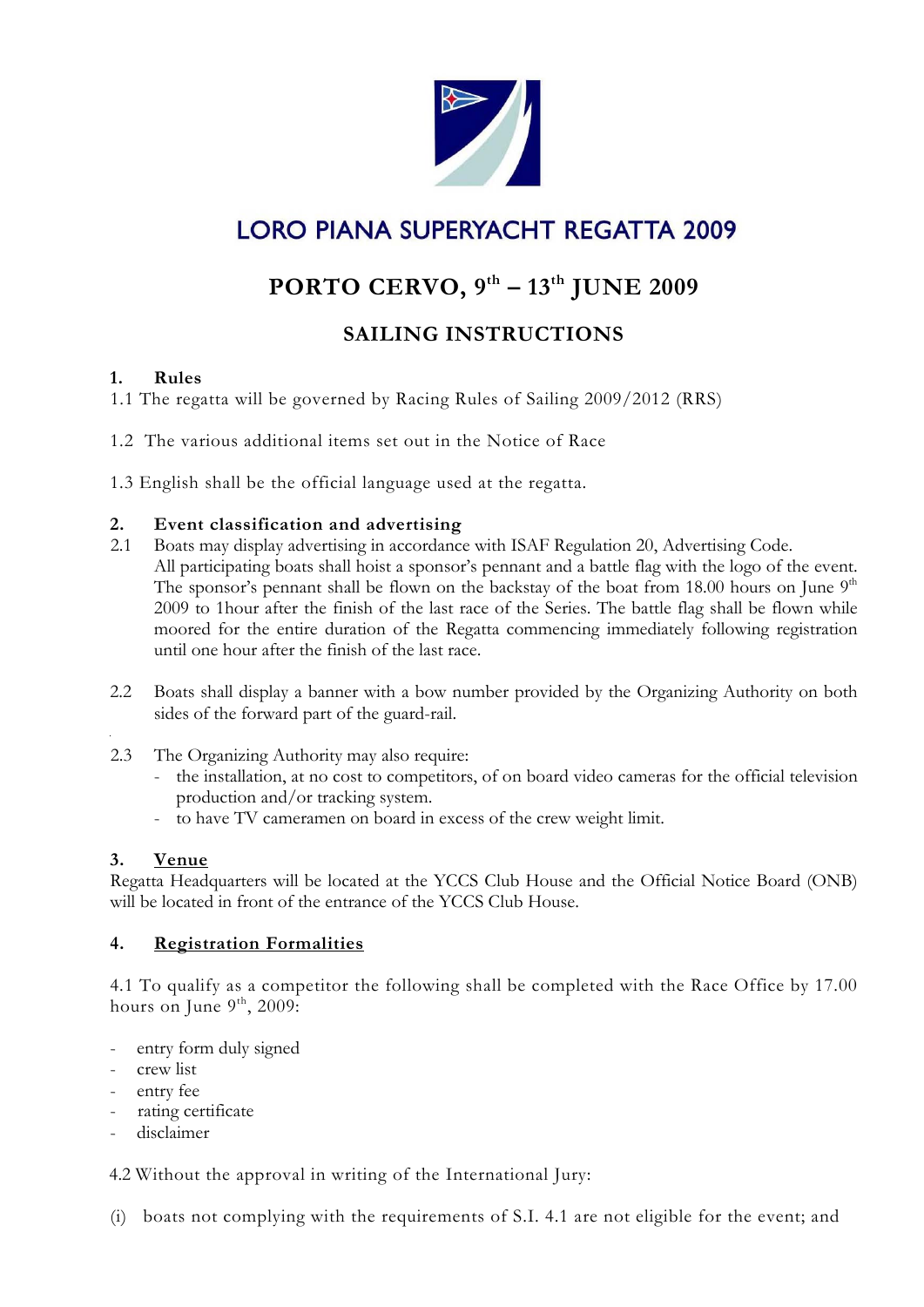(ii) the value of rating certificates issued by 1700 hours on  $9<sup>th</sup>$  June 2009 shall not be modified.

## **5. Briefing**

The official briefing will be held at the Yacht Club Costa Smeralda at 18.00 hours on June  $9<sup>th</sup>$ , 2009. Two representatives of each boat shall attend.

#### **6. Amendments to the Sailing Instructions and Notices to Competitors**

- 6.1 Any amendments to the Sailing Instructions will be posted on the ONB no later than 0930 hours on the day it comes into effect except that changes to the programme shall be posted by 2000 hours on the day before the change takes effect. It is the responsibility of competitors to acquaint themselves with these notices. A copy of each amendment will be placed in each boat's mailbox located in the Regatta Headquarters.
- 6.2 Notices to competitors will be posted on the ONB.

## **7. Signals made ashore**

- 7.1 Signals made ashore shall be displayed on the official flag staff located at the Terrace of the YCCS Club House.
- 7.2 Code flag "AP" (Answering Pennant) means "the race is postponed". No warning signal will be made prior to 60 minutes after "AP is lowered".

#### **8. Programme**

8.1 The programme will be as follows:

| Tuesday $9th$ June              | Inspections, Registrations and Briefing |
|---------------------------------|-----------------------------------------|
| Wednesday 10 <sup>th</sup> June | Race                                    |
| Thursday 11 <sup>th</sup> June  | Race                                    |
| Friday $12^{th}$ June           | Race                                    |
| Saturday 13 <sup>th</sup> June  | Race and Final Prize Giving             |

- 8.2 The Organizing Authority and the Race Committee reserve the right to modify the above programme according to weather conditions and other unforeseen reasons.
- 8.3 The initial signal for the first race each day will be at 1200 hours.
- 8.4 On Saturday,  $13<sup>th</sup>$  June there will be no warning signal after 1500 hours.

#### **9. Starting area - Courses - Finishing Line - Marks**

Starting areas, the starting line, courses, the finishing line and marks are described in Appendix BRAVO (Coastal and Island Courses).

#### **10. Starting Procedure**

- 10.1 In accordance with RRS 26 the flag utilized as the Class Flag will be Flag "D": At or before the warning signal the Race Committee will display the number of the course to be sailed on a number board on the Race Committee signal boat.
- 10.2 Following the starting sequence for the first boat(SI 12.1), boats will start at two (2) minute intervals based on the schedule outlined in Appendix ALPHA. Appendix ALPHA will be published by the Organizing Authority when registration is completed. If the warning signal for the first start is at 12.00 (see 10.1 above), the start for the first boat will be at 12.05. Each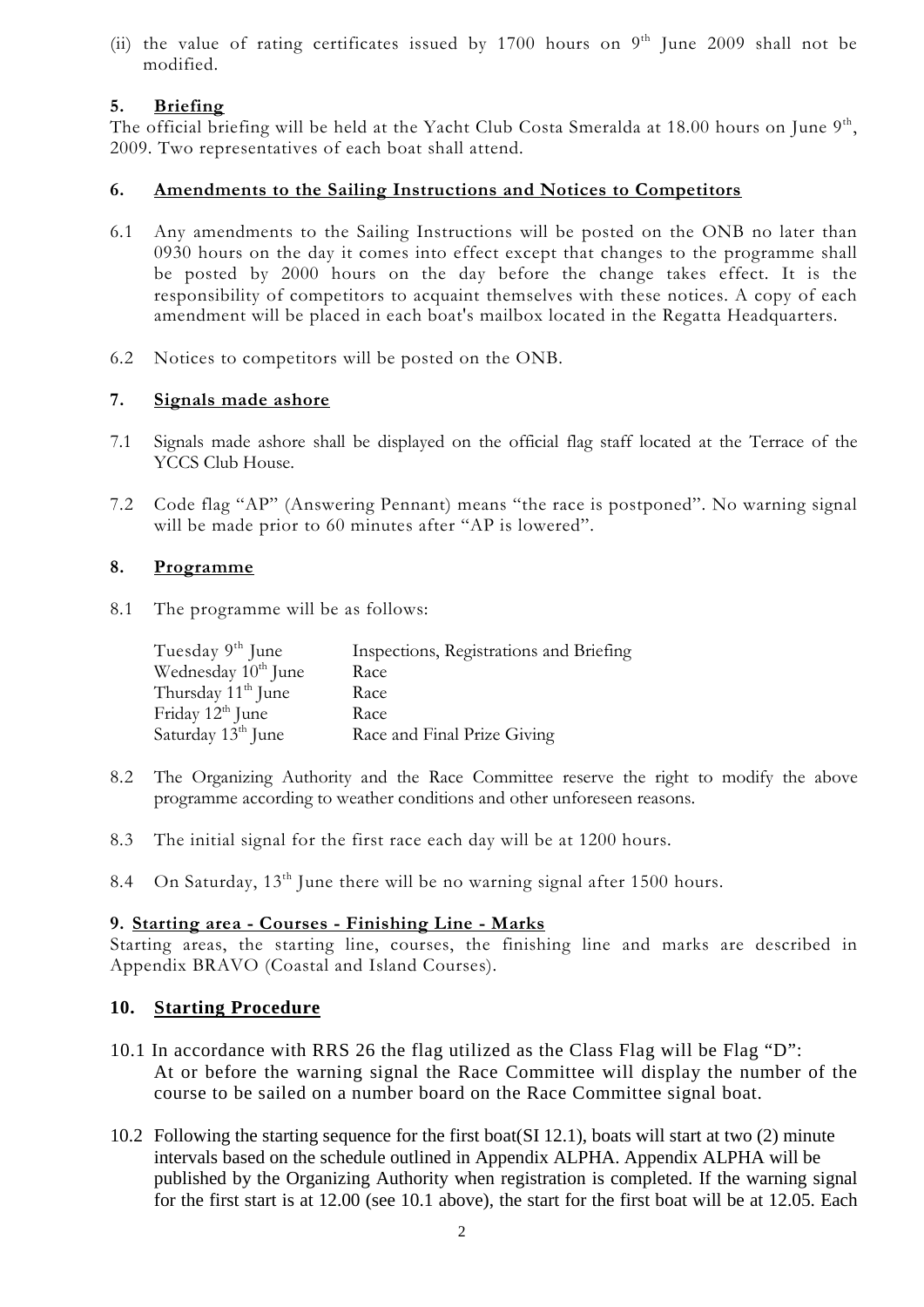boat or group of boats thereafter will start in succession two (2) minutes apart according to the sequence and time interval specified in Appendix ALPHA.

- 10.3 All support boats shall keep well clear of the starting area and, after the preparatory signal, are not to approach within 100 metres of any competing boat. Infringement of this Rule by a boat's support vessel may result in the imposition of a time penalty.
- 10.4 All signals and timing "count downs" will be repeated on VHF channel 72.
- 10.5 Both the Race Committee Boat and the Service boat rate as marks.
- 10.6 For safety reasons, boats are permitted to run their engines in neutral until 5 minutes after the start. Engines may be engaged during that period solely for the purpose of ensuring the safety of boats and crews. The use of engine for safety reasons at any time is permitted. This changes RRS 60.1. If a boat engages her engine for safety reason at any time, a declaration in writing of "engine use" shall be made and delivered at the regatta headquarters before the end of the protest time.

#### **11.Committee Boat, Jury Boat, Service Boats and Press Vessels**

- 11.1 The Race Committee boat will be identified by a blue flag with "R.C.", a large burgee of the YCCS and the event's flag. The Race Committee boat will normally be the starting boat.
- 11.2 Service vessels will be marked by a flag with a red letter "S" on a white background.
- 11.3 The Jury boat will display a white flag with " J ".
- 11.4 Vessels used by Press, Photographers, Film Crews, VIP's, etc. are not under the jurisdiction of the Race Committee.

#### **12. Time Limits**

The time limit is 19.30 hours except the last day of the regatta when it will be 17.00 hours.

If at least one boat sails the course and finishes within the time limit, all other boats which complete the course within an extended time limit of 180 minutes (on the last day 60 minutes) after the finish of the first boat will be scored.

Boats failing to finish within the extended time limit after the finish of the first boat will be scored one position worse than the last scored yacht . (This changes RRS 35 and A4.2). If the actual time of the start is later than the extended time, the time limit will not be changed.

#### **13. Retirement**

- 13.1 A boat that retires from a race shall notify the Race Committee Boat by hailing or on VHF channel 72 before leaving the race area, or the Race Office immediately after arriving ashore.
- 13.2 Boats that do not leave the harbour shall notify the Regatta Headquarter before 11.30 hours.

13.3 A boat forced to return ashore to a point different than its assigned mooring place at Porto Cervo Marina or that cannnot reach the Marina by its own means shall inform the Regatta Headquarters of its circumstances immediately by calling any of the following:

- Race Committee

- YCCS Race Office Phone n° + 39 0789 902200<br>- Race Committee VHF Channel 72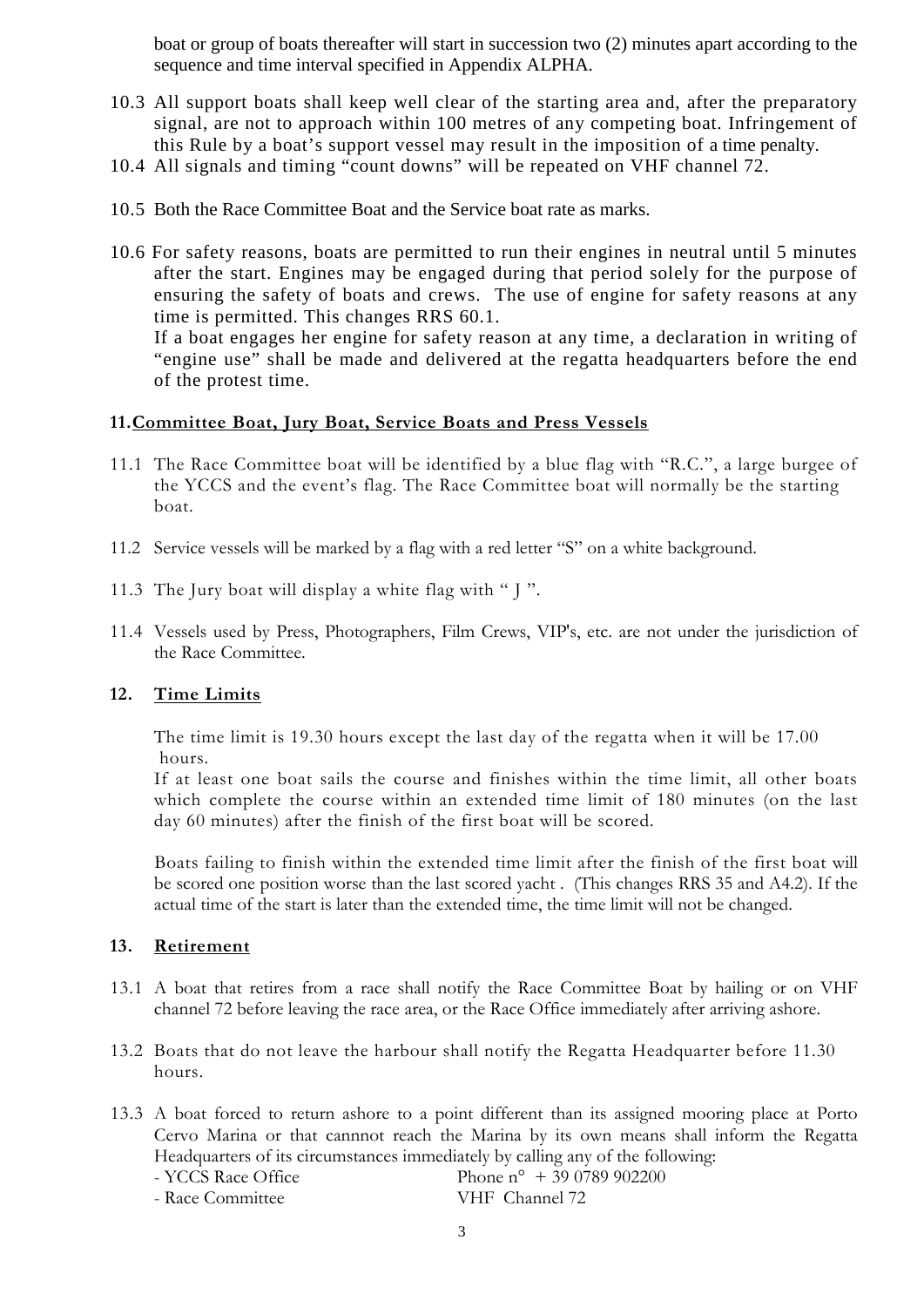#### **14. Protests**

- 14.1 Protests shall be made in accordance with RRS 60 and 61.
- 14.2 Protests forms are available at Regatta Headquarters and the completed Protest Form shall be lodged there within 90 minutes after the protesting boat has finished the race of the day.
- 14.3 Schedule of hearings will be posted on the ONB as soon as possible. Protests shall be heard as soon as possible in approximately the order received. All persons involved in the hearings shall remain in the vicinity of the Jury Room.
- 14.4 The Race Committee or International Jury intending to protest a boat under Rule 60.2(a) or Rule 60.3(a) because of an incident observed in the racing area shall inform her after the race by posting a notice on the ONB within the protest time limit of the last boat.
- 14.5 Sailing Instructions 2, 15.2 and 13.3 shall not be subject to protest by competing boats (Amends Rule 60).
- 14.6 On the last day of the Series a request for reopening a hearing held on the previous day shall be lodged before or within the protest time limit. On the last day of the Series for the purpose of RRS 66 and 62.2 the time limit will be no later than 30 minutes after being informed of the decision of the protest (RRS 65) or of the relevant incident (RRS 62.2). (Amends RRS 62.2 and 66).
- 14.7 Protests regarding a boat's rating and/or measurement shall be lodged not later than two hours before the scheduled warning signal of the first race.
- 14.8 It is the boat's representative's sole responsibility to check the protest notices at the end of the protest filing time to see if she is cited in a protest. Competitors are reminded of RRS 63.3 (b).
- 14.9 Decisions of the International Jury will be final as provided in RRS 70.4.

#### **15. Communications**

15.1 The Race Committee may use VHF 72 to broadcast information such as signals made ashore, location of the Race Committee Boat, bow or sail numbers of boats recalled, change of course etc. A time check may be transmitted by the Race Committee over VHF Channel 72 approx. 30 minutes before the first warning signal of each day race.

15.2 Neither failure to receive or hear radio transmissions nor failure to make them, nor delay or errors in them, will be grounds for requests for redress by competitors(Amends RRS 60.1 (b) and 62.1 (a)).

- 15.3 A boat shall neither make radio transmission while racing nor receive radio communications not available to all boats. This restriction also applies to mobile phones.
- 15.4 Channel 72 shall not be utilised by the boats except as indicated in paragraph 13 (Retirement) and radio shall not be utilised for protest communications.